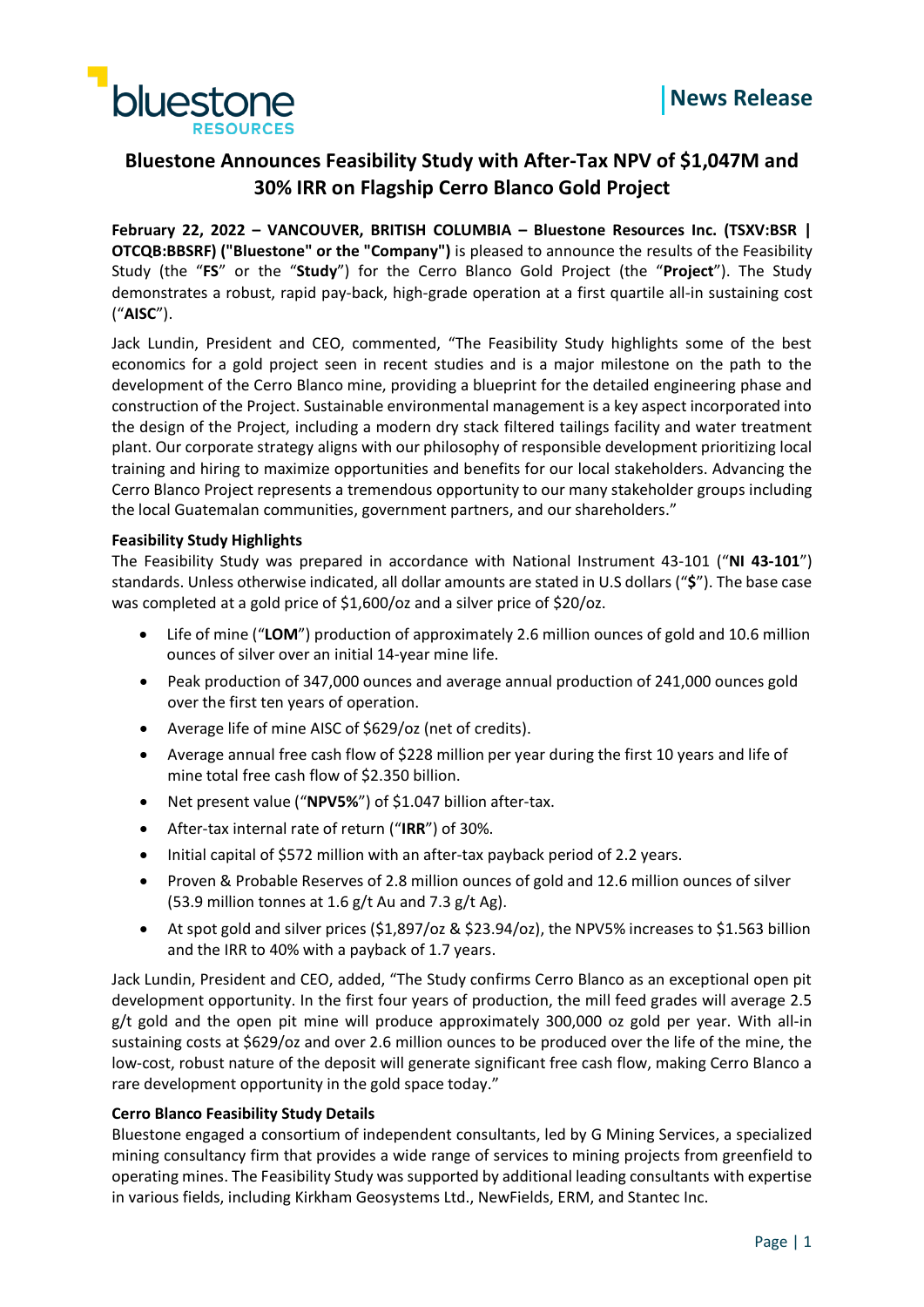The Feasibility Study evaluates recovery of gold and silver from an open pit operation and a 4.0 Mtpa conventional process plant that will include crushing, grinding, and agitated leaching followed by a carbon-in-pulp recovery process to produce doré bars**.**

| Gold price (base case)                             | \$1,600/oz                                         |
|----------------------------------------------------|----------------------------------------------------|
| Silver price (base case)                           | \$20.00/oz                                         |
| Exchange rate (Quetzal to US Dollar)               | 7.69:1                                             |
| Exchange rate (CAD to US Dollar)                   | 0.76:1                                             |
| Peak annual gold production                        | 347,000 ounces                                     |
| Average annual gold production (years 1-4)         | 297,000 ounces                                     |
| Average annual gold production (LOM)               | 197,000 ounces                                     |
| Total gold production (LOM)                        | 2,645,000 ounces                                   |
| Strip Ratio (w:o)                                  | 2.7:1                                              |
| Average gold head grade                            | $1.64$ g/t                                         |
| Average silver head grade                          | 7.27 g/t                                           |
| Average gold recovery                              | 93.0%                                              |
| Average silver recovery                            | 84.3%                                              |
| Nominal Plant Throughput                           | 4.0 Mtpa                                           |
| Mine life                                          | 13.7 years                                         |
|                                                    | Mining - \$2.53/tonne mined (\$10.42/tonne milled) |
| Operating costs                                    | Processing - \$12.97/tonne milled                  |
|                                                    | Site Services - \$2.73/tonne milled                |
|                                                    | G&A - \$3.42/tonne milled                          |
| <b>Total operating costs</b>                       | \$29.55/tonne milled                               |
| Cash costs (LOM net of credits)                    | \$560/oz Au                                        |
| All-in Sustaining Cash Costs (LOM net of credits)* | \$629/oz Au                                        |
| Initial capital (including contingency)            | \$572 M                                            |
| Sustaining capital, including closure costs        | \$178 M                                            |
| Average annual after-tax free cash flow            | \$308 M per year (years 1-4)                       |
| Total production after-tax free cash flow          | \$2,350 M                                          |
| NPV <sub>5%</sub> (pre-tax)                        | \$1,265 M                                          |
| IRR (pre-tax)                                      | 37%                                                |
| NPV <sub>5%</sub> (after-tax)                      | \$1,047 M (base case)                              |
| IRR (after-tax)                                    | 30% (base case)                                    |
|                                                    |                                                    |

**Table 1 – Summary of the Economic Metrics of the Cerro Blanco Feasibility Study**

\* Cash costs per payable ounce of gold, Operating Costs per tonne processed, and AISC per payable ounce of gold sold are non-GAAP financial measures. Please see "Cautionary Note Regarding Non-GAAP Measures. All in Sustaining Cash Costs (net credits) = (operating costs + offsite costs + royalties + sustaining and closure capital – value of payable silver ounces) / payable gold ounces.

| Gold price $(\frac{5}{2})$ | \$1,400 | \$1,550 | \$1,600 | \$1,800 | \$2,000 |  |  |  |
|----------------------------|---------|---------|---------|---------|---------|--|--|--|
| After-tax NPV 5% (\$M)     | 712     | 964     | 1.047   | 1.377   | 1,706   |  |  |  |
| After-tax IRR              | 23.4%   | 28.6%   | 30.2%   | 36.3%   | 42.1%   |  |  |  |
| After-tax Payback          | 2.6     | 2.3     | 2.2     | 1.9     | 1.6     |  |  |  |

**Table 2 – Economic Sensitivities, Leverage to Gold Price**

# **Deposit Geology and Mineral Resource**

Cerro Blanco is a classic hot springs-related low-sulphidation epithermal gold-silver deposit comprising high-grade vein and low-grade disseminated mineralization. The high-grade mineralization is hosted mainly in Mita sedimentary and volcanic rocks as two upward-flaring vein swarms (North and South Zones) that converge downwards into basal feeder veins where drilling has demonstrated significant widths of high-grade mineralization, e.g., 15.5 meters 21.4 g/t Au and 52.0 g/t Ag (hole CB20-420). Bonanza gold grades are associated with ginguro banding (quartz and silver sulphides) and carbonate replacement textures. Sulphide contents are low, typically <3% by volume. Low-grade disseminated and veinlet mineralization in wall rocks around the high-grade veins is well documented in drilling since discovery of the deposit, with grades typically ranging from 0.3 to 3.0 g/t Au.

The Mita rocks are overlain by the Salinas unit, a sub-horizontal sequence of volcanogenic sediments and sinter horizons approximately 100 meters thick that form the low-lying hill at the Project. The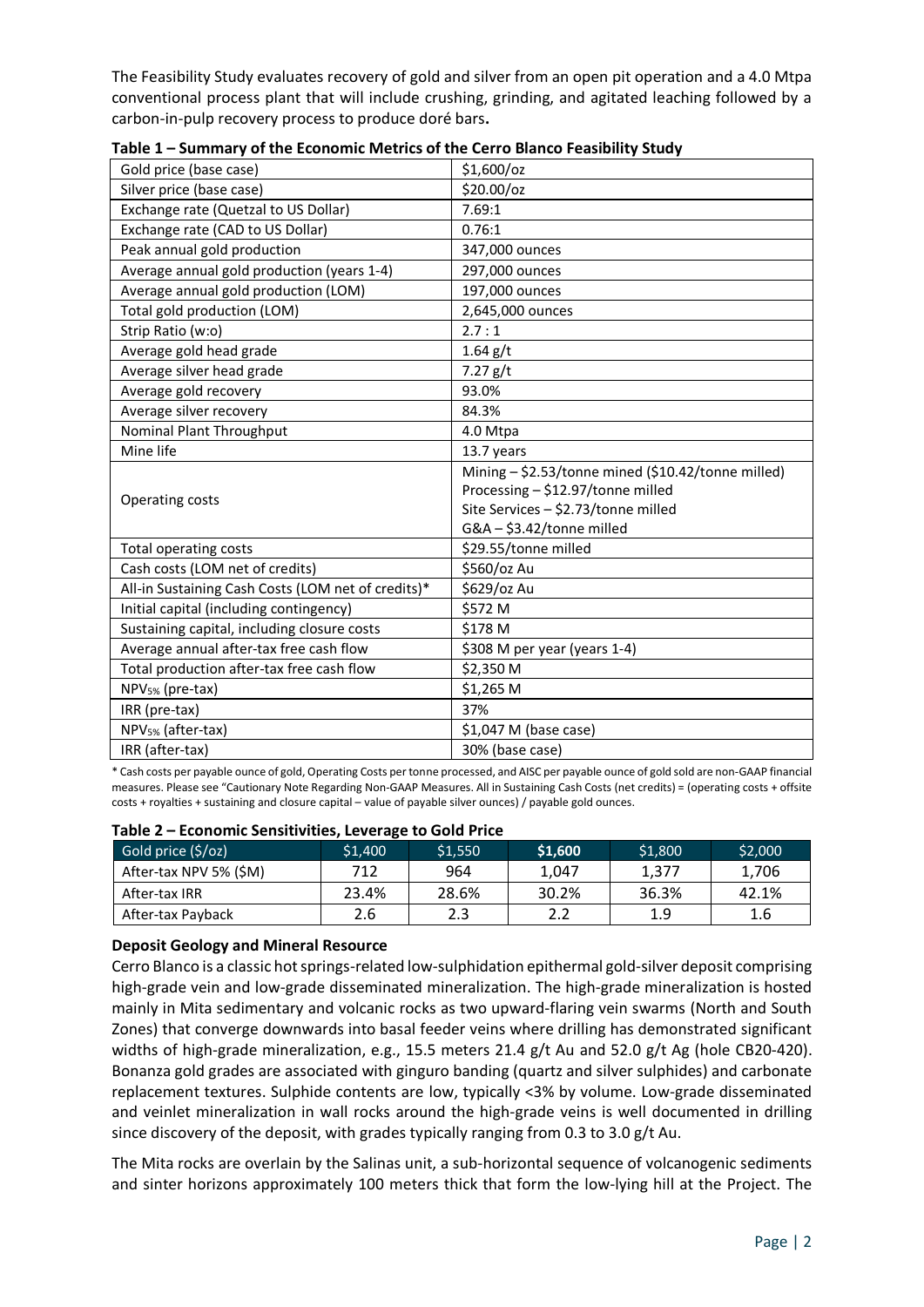overlying Salinas cap rocks are host to low-grade disseminated mineralization associated with silicified conglomerates and rhyolite intrusion breccias.

In profile, the inverted wedge-shape of the high-grade veins (upward flaring arrays) and their lowgrade halos overlain by mineralized Salinas cap rocks to surface render the deposit amenable to exploitation by surface mining methods with a low strip ratio.

The mineral resource has a footprint of 800 x 400 meters between elevations of 525 meters and 200 meters above sea level. The mineral resource estimate is the result of 141,969 meters of drilling by Bluestone and previous operators (1,256 drill holes and channel samples by Bluestone) with the majority of meters drilled after the completion of the current EIA. The 3.4 kilometers of underground adits that were developed by previous owners allowed underground mapping, channel sampling, and over 30,000 meters of underground drilling that was critical to Bluestone's current understanding and validation of the Cerro Blanco geological model. The mineral resource estimate is based on a scenario that considers open pit mining methods and therefore required improved geological models of the lithologic units. These broad mineralized lithologies are host to the high-grade veins that have been the focus of the potential underground mining scenario. The resulting domain models and estimation strategy was designed to accurately represent the grade distribution.

| <b>Resource Category</b>      | <b>Tonnes</b><br>(000) | Au Grade (g/t) | <b>Ag Grade</b><br>(g/t) | <b>Contained Au</b><br>(000's oz) | <b>Contained</b><br>Ag (000's oz) |
|-------------------------------|------------------------|----------------|--------------------------|-----------------------------------|-----------------------------------|
| Measured                      | 40,947                 | 1.8            | 7.9                      | 2,382                             | 10,387                            |
| Indicated                     | 22,595                 | 1.0            | 4.2                      | 706                               | 3,058                             |
| <b>Measured and Indicated</b> | 63,542                 | 1.5            | 6.6                      | 3,089                             | 13,445                            |
| Inferred                      | 1,672                  | 0.6            | 2.1                      | 31                                | 112                               |
|                               |                        |                |                          |                                   |                                   |
| Below Pit (Indicated)*        | 189                    | 5.7            | 13.4                     | 35                                | 82                                |
| Stockpile (Measured)          | 30                     | 5.4            | 22.6                     | 5                                 | 22                                |

# **Table 3 – Cerro Blanco Mineral Resource Estimate at a 0.4 g/t Au Cut-Off**

\* Resources identified below the pit shell that are amenable to underground mining (3.5 g/t cut off applied).

The mineral resource statement is subject to the following:

- Prepared by Garth Kirkham (Kirkham Geosystems Ltd.) an Independent Qualified Person in accordance with NI 43-101.
- Effective date: June 20, 2021. All mineral resources have been estimated in accordance with Canadian Institute of Mining and Metallurgy and Petroleum ("CIM") definitions, as required under NI 43-101.
- Mineral Resources reported demonstrate reasonable prospect of eventual economic extraction, as required under NI 43-101. Mineral Resources are not Mineral Reserves and do not have demonstrated economic viability. The Mineral Resources may be materially affected by environmental, permitting, legal, marketing, and other relevant issues.
- Cut-off grades are based on a price of US\$1,600/oz gold, US\$20/oz silver and a number of operating cost and recovery assumptions, including a reasonable contingency factor.
- Rounding as required by reporting guidelines and may result in summation differences.

The mineral resource estimate for Cerro Blanco was prepared to industry standards and best practices by Garth Kirkham, P.Geo., an Independent Qualified Person for the purposes of NI 43-101. The mineral resource was estimated using commercial mine modelling and geostatistical software. The deposit was segregated into multiple estimation domains based on geologic models for each of the mineralized veins and the Salinas and Mita host lithologies, including sinter units. The mineral resource was estimated using ordinary kriging interpolation for the continuous vein domains and the Salinas and Mita host units.

# **Mining**

Mining is to be carried out using conventional open pit techniques with hydraulic shovels, wheel loaders, and mining trucks in a bulk mining approach on an owner operated basis. The majority of the loading in the pit will be done by two hydraulic shovels matched with a fleet of 90-tonne capacity haul trucks. Mining is planned to be done in several phases. The objective of pit phasing is to improve the economics of the Project by feeding the mill with higher grade material during the earlier years and/or delaying waste stripping until later years. Initial phases are designed to have a lower strip ratio than the subsequent phases. The initial life of the Project is 14 years with upside potential through regional exploration and identification of satellite pits. The Company believes there are additional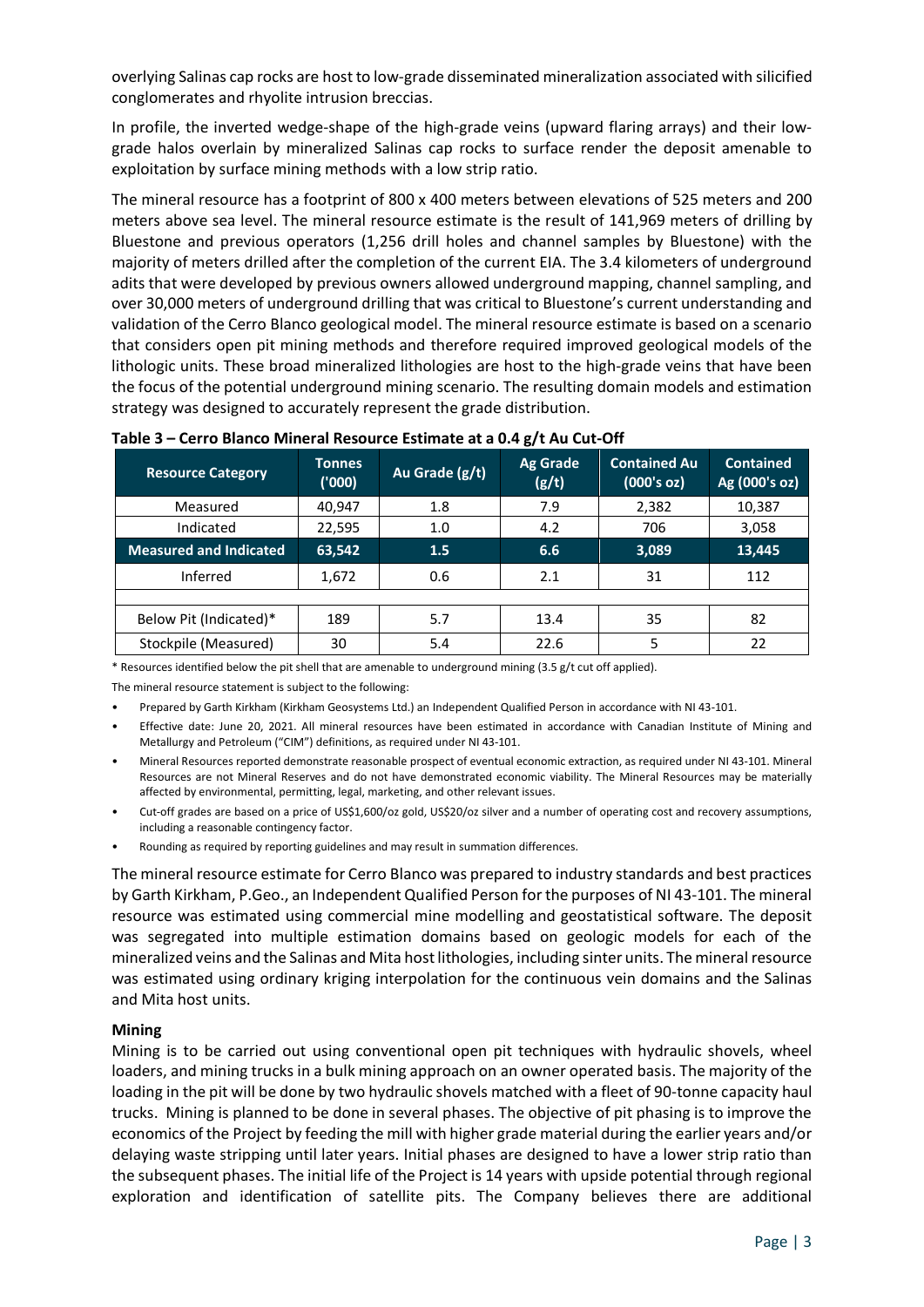opportunities to further extend the mine life by exploration. Historical drilling has identified mineralization along strike north of the existing Resources, including 2.2 g/t gold over 57.0 meters.

Mine planning and scheduling were engineered to feed 4.0 Mt per year of mill feed to the process plant at an average strip ratio of 2.7 and an average LOM cost of \$2.53/t mined. A total of 53.9 Mt of mill feed averaging 1.6 g/t gold and 7.3 g/t silver (1.7 g/t Au Eq.), will be processed over the LOM from the pit area. Mill feed will be trucked to a primary crusher located to the east of the pit. Waste totalling 145.4 Mt will be placed in a waste storage facility. Open-pit mining dilution has been estimated with a dilution skin of 0.5 meters resulting in 6.7% dilution at a grade of 0.2 g/t gold and 2.3 g/t silver.

A pit stability study was undertaken to determine the pit slope design parameters, including interramp angles ranging from 42° to 56° and 10-meter benches.

The Feasibility Study outlines an average production profile of 197,000 ounces of gold over the 14 year mine life with a peak production profile of 347,000 ounces of gold per year. Mining will occur over a 10-year period with an additional 4 years of production from stockpiled ore. Mill feed grade averages 2.0 g/t gold over the first 10 years.





|                                | Y1    | Y2    | Y3    | <b>Y4</b> | <b>Y5</b> | Y <sub>6</sub> | <b>Y7</b> | Y8    | Υ9    | <b>Y10</b> | Y11   | Y12   | <b>Y13</b> | Y14   |
|--------------------------------|-------|-------|-------|-----------|-----------|----------------|-----------|-------|-------|------------|-------|-------|------------|-------|
| Ore Milled<br>(kt)             | 4.000 | 4,000 | 4,011 | 4.000     | 4.000     | 4.000          | 4,011     | 4,000 | 4,000 | 4.000      | 4,011 | 4,000 | 4.000      | 755   |
| Gold Grade<br>Milled $(g/t)$   | 2.87  | 1.95  | 2.83  | 2.16      | 1.14      | 1.52           | 1.75      | 2.07  | 2.04  | 1.73       | 0.56  | 0.56  | 0.56       | 0.56  |
| Silver Grade<br>Milled $(g/t)$ | 14.55 | 11.75 | 13.88 | 9.81      | 6.29      | 7.36           | 6.08      | 5.32  | 5.02  | 4.96       | 3.66  | 3.66  | 3.66       | 3.66  |
| Gold<br>Recovery (%)           | 94.2% | 93.9% | 94.2% | 93.9%     | 92.6%     | 93.4%          | 92.6%     | 93.1% | 93.6% | 92.9%      | 88.5% | 88.5% | 88.5%      | 88.5% |
| Gold<br>Recovered<br>(koz)     | 347   | 235   | 344   | 261       | 135       | 183            | 209       | 248   | 245   | 207        | 63    | 63    | 63         | 12    |

# **Table 4 – Production Profile**

Mineral Reserves presented by class are shown in the following table. The mill feed head grade averages 2.0 g/t gold over the first 10 years of mining, excluding the processing of the low grade stockpile at the end of the mine life.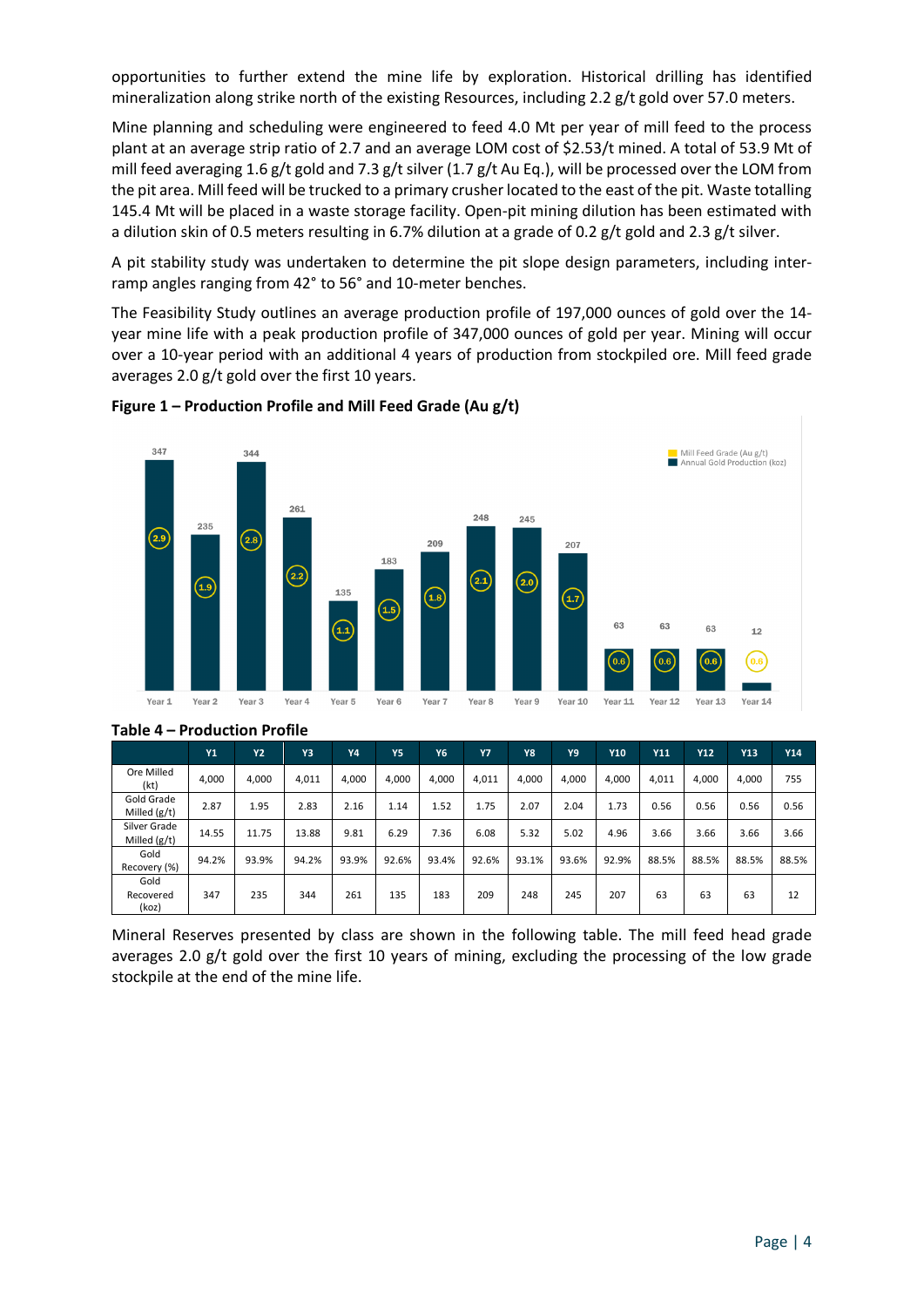### **Table 5 – Cerro Blanco Mineral Reserve Statement**

| <b>Mill Feed Material</b>    | <b>Tonnes</b><br>(000's) | Au Grade g/t | Ag Grade<br>g/t | <b>Contained</b><br>Au (000's Oz) | <b>Contained Ag</b><br>(000's Oz) |
|------------------------------|--------------------------|--------------|-----------------|-----------------------------------|-----------------------------------|
| Proven                       | 37.618                   | 1.89         | 8.34            | 2,286                             | 10,084                            |
| Probable                     | 16.279                   | 1.07         | 4.81            | 560                               | 2,518                             |
| <b>Proven &amp; Probable</b> | 53,896                   | 1.64         | 7.27            | 2,846                             | 12,602                            |

The mineral reserve statement is subject to the following:

- Effective date: November 1, 2021. The Qualified Person for the Mill Feed estimate is Mathieu Gignac, P. Eng. of G Mining Services Inc.
- The cut-off grade for mill feed material was estimated using a \$1,550/oz gold price and gold cut-off grade (COG) of 0.50 g/t Au Eq. Other costs and factors used for gold cut-off grade determination were process, G&A, and other costs of \$21.17/tonne, a royalty of \$31.6 /oz Au and a gold metallurgical recovery of 91%, and a silver metallurgical recovery of 85%.
- Bulk density of mineralized material is variable but averages 2.6  $t/m<sup>3</sup>$ .
- The average strip ratio is 2.7 : 1.
- Tonnages are rounded to the nearest 1,000 tonnes, metal grades are rounded to two decimal places. Tonnage and grade measurements are in metric units; contained gold and silver are reported as thousands of troy ounces.
- Rounding as required by reporting guidelines and may result in summation differences.

### **Processing**

The process plant design is built on conventional industry standard unit operations. The Feasibility Study is based on treating 4.0 million tonnes of ore per year at an average feed grade of 1.6 g/t gold and 7.3 g/t silver through a conventional Leach-CIP process plant to produce doré bars. The overall process flowsheet includes a single-stage jaw crusher, SAG and ball mill grinding, atmospheric preoxidation, cyanide leach, carbon adsorption via carbon-in-pulp (CIP), carbon elution, and gold recovery circuits. Tailings will be treated and dewatered to produce a filtered tailings product.





Additional metallurgical testing programs were carried out as part of the Feasibility Study to support the development of the flowsheet. The additional testing focused on different lithologies and composite samples to test variability and characterization of ore zones, grind size, leach extraction,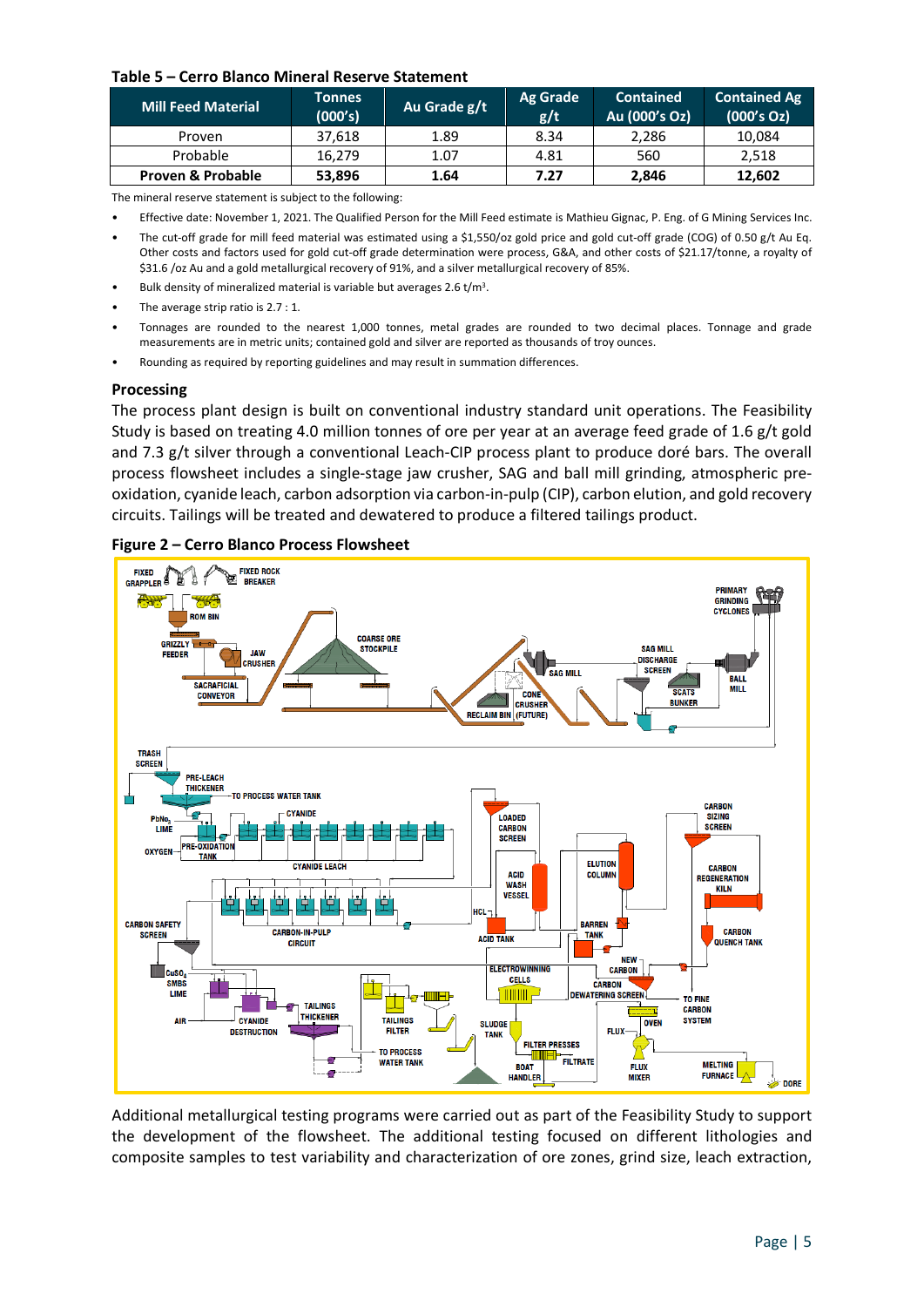and filtration. Based on recent and historical metallurgical test work, the estimated overall recoveries are 93.0% for gold and 84.3% for silver.

Filtered tailings will be placed in a "dry stack" tailings storage facility, eliminating the need and risks associated with the construction and operation of a traditional slurry tailings impoundment.

# **Capital & Operating Costs**

The Feasibility Study contemplates a 25-month capital development and construction timeline that includes a 5-month commissioning period. Total initial capital cost during this period is estimated at \$572 million with LOM capital estimated at \$750 million including closure costs.

The Feasibility Study provides a blueprint for development and will provide a basis for project financing. The CAPEX and OPEX are established from first principles to reflect a self-perform construction strategy.

Contingency has been applied to the estimate on an area and discipline basis, variances ranged from -5% to +35% depending on the area and level of quotation and then applying a Monte Carlo simulation analysis.

| Capital Cost Estimate (\$M)       | Initial Capital (\$M) | <b>Sustaining Capital (\$M)</b> | Life of Mine (\$M) |
|-----------------------------------|-----------------------|---------------------------------|--------------------|
| Infrastructure                    | \$39.6                | \$11.1                          | \$50.8             |
| Power & Electrical                | \$38.8                |                                 | \$38.8             |
| Water Management                  | \$52.0                | \$39.9                          | \$91.9             |
| <b>Surface Operations</b>         | \$14.4                |                                 | \$14.4             |
| Mining                            | \$42.3                | \$89.2                          | \$131.6            |
| <b>Process Plant</b>              | \$136.9               |                                 | \$136.9            |
| Construction Indirects            | \$66.3                |                                 | \$66.3             |
| <b>Owners Costs</b>               | \$77.8                |                                 | \$77.8             |
| Pre-Prod, Start-up, Commissioning | \$35.8                |                                 | \$35.8             |
| Pre-Prod Mining and Pre-Stripping | \$54.4                |                                 | \$54.4             |
| <b>Subtotal</b>                   | \$558.3               | \$140.3                         | \$698.7            |
| Contingency                       | \$60.7                |                                 | \$60.7             |
| Closure                           |                       | \$38.1                          | \$38.1             |
| <b>Pre-Prod Revenue</b>           | \$47.5                |                                 | \$47.5             |
| <b>Total Capital Costs</b>        | \$571.5               | \$178.4                         | \$749.9            |

# **Table 6 – Cerro Blanco Capital Cost Estimate**

The initial capital cost estimate does not include Value Added Tax (VAT) estimated at \$61 million. VAT will be recoverable once production begins and is included in the economic model results.

# **Table 7 – Cerro Blanco Operating Cost Estimate**

| <b>Operating Cost Estimate</b>           | Cost per Tonne Milled (\$/t) |
|------------------------------------------|------------------------------|
| Mining                                   | \$10.42                      |
| Processing                               | \$12.97                      |
| Surface Operations (includes dewatering) | \$2.73                       |
| G&A                                      | \$3.42                       |
| <b>Total Direct Operating Costs</b>      | \$29.55                      |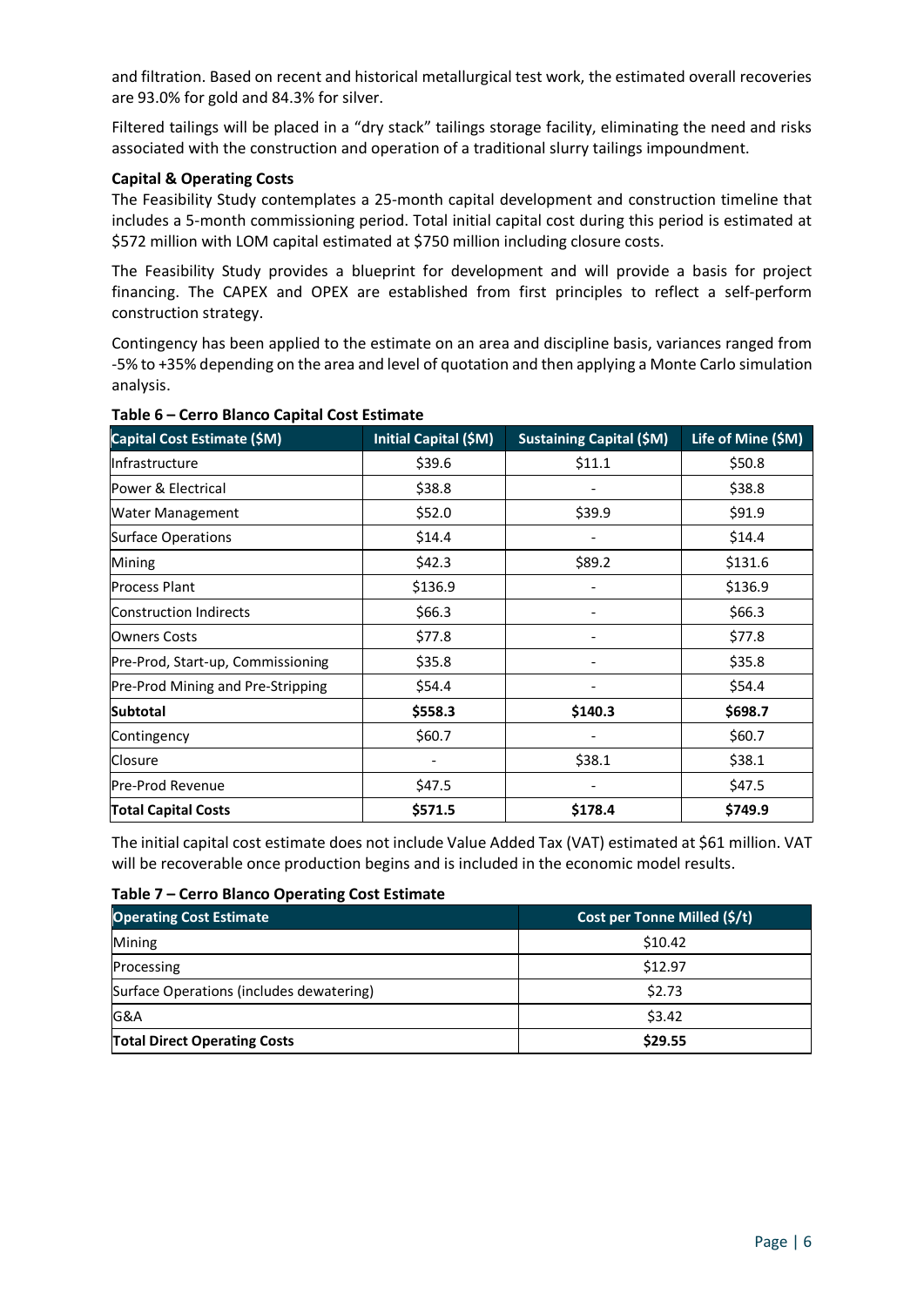# **Table 8 – All-in Cash Costs Including Sustaining Capex**

| Mining                                                | \$549.9     |
|-------------------------------------------------------|-------------|
| Processing                                            | \$684.9     |
| <b>Site Services</b>                                  | \$144.4     |
| Site G&A                                              | \$180.6     |
| Refining & Transport                                  | \$24.2      |
| Royalties                                             | \$89.9      |
| <b>Sustaining Capital</b>                             | \$178.4     |
| By-product Ag Credits                                 | \$208.6     |
| Total (\$M)                                           | \$1,644 M   |
| All-in Sustaining Cash Costs (net of credits) (\$/oz) | \$629/oz Au |

All-in sustaining costs are presented as defined by the World Gold Council, calculated as: (refining costs + third party royalties + operating costs + sustaining capital costs + closure capital costs – payable silver ounces value) / payable gold ounces.

### **Infrastructure**

The Project is located approximately 160 kilometerssoutheast of Guatemala City. The site is accessible via the Pan-American Highway (CA1) through the town of Asunción Mita.

Major infrastructure to be built in construction includes a new access road, bridge, powerline, maintenance and administration facilities, and camp.

Following the approval of an EIA, construction of a new bridge is expected to commence in early 2022. Additionally, a new 35 kilometer powerline will be constructed prior to Operations. The Project is expected to draw an estimated 33 MW from the grid during steady state operation. Advanced discussions are underway regarding the powerline design and engineering with construction expected to commence this year.

The design of the Project includes a comprehensive water management plan for construction, operations, and closure. The mine will be dewatered through a series of peripheral wells, drain holes, and in-pit sumps. All water collected will be treated prior to being recycled for use in the process plant or discharged from the site. Water quality testing and reporting has been ongoing at the Project for almost 15 years and is a key aspect to the Company's water management plan. Test results are submitted regularly to national authorities and verified through a community-led participatory water monitoring program.

# **Permitting**

The Company recently submitted the environmental permit amendment application for the change in mining method to the governmental authorities. The next steps include a site visit from the permitting authorities, followed by a clarification period after which approval of the permit is expected. Based on current estimates, the Company believes it will be possible to receive approval of the permit amendment in Q3 2022, followed by a construction licence and a forestry license.

The amendment application is a comprehensive document that covers all aspects of the Project in detail. It builds on historical data and the previously approved 2007 EIA to incorporate the new mining method. Environmental monitoring has been ongoing at the Project since the early 2000s and there is a substantial database of environmental information for the site and region. While aspects of the Project layout have increased in size, fundamental design characteristics remain unchanged, including the processing plant, filtered "dry stack" tailings, water management infrastructure, and other facilities.

As part of the submittal of the permit amendment application, and prior to lodging it, the Company hosted a socialization event that presented a detailed overview of the Cerro Blanco Project, environmental aspects, and mitigation measures to the surrounding communities. Additionally, the Company has hosted over 300 visitors through guided site tours of the existing Project infrastructure.

Jack Lundin, President and CEO, commented, "Submitting the permit amendment application last year was a significant milestone. It is a comprehensive document that outlines the Cerro Blanco Project in detail. Over the next several months we will be working to provide answers or supplemental information to any further inquiries. We were recently awarded an EIA for the construction of a new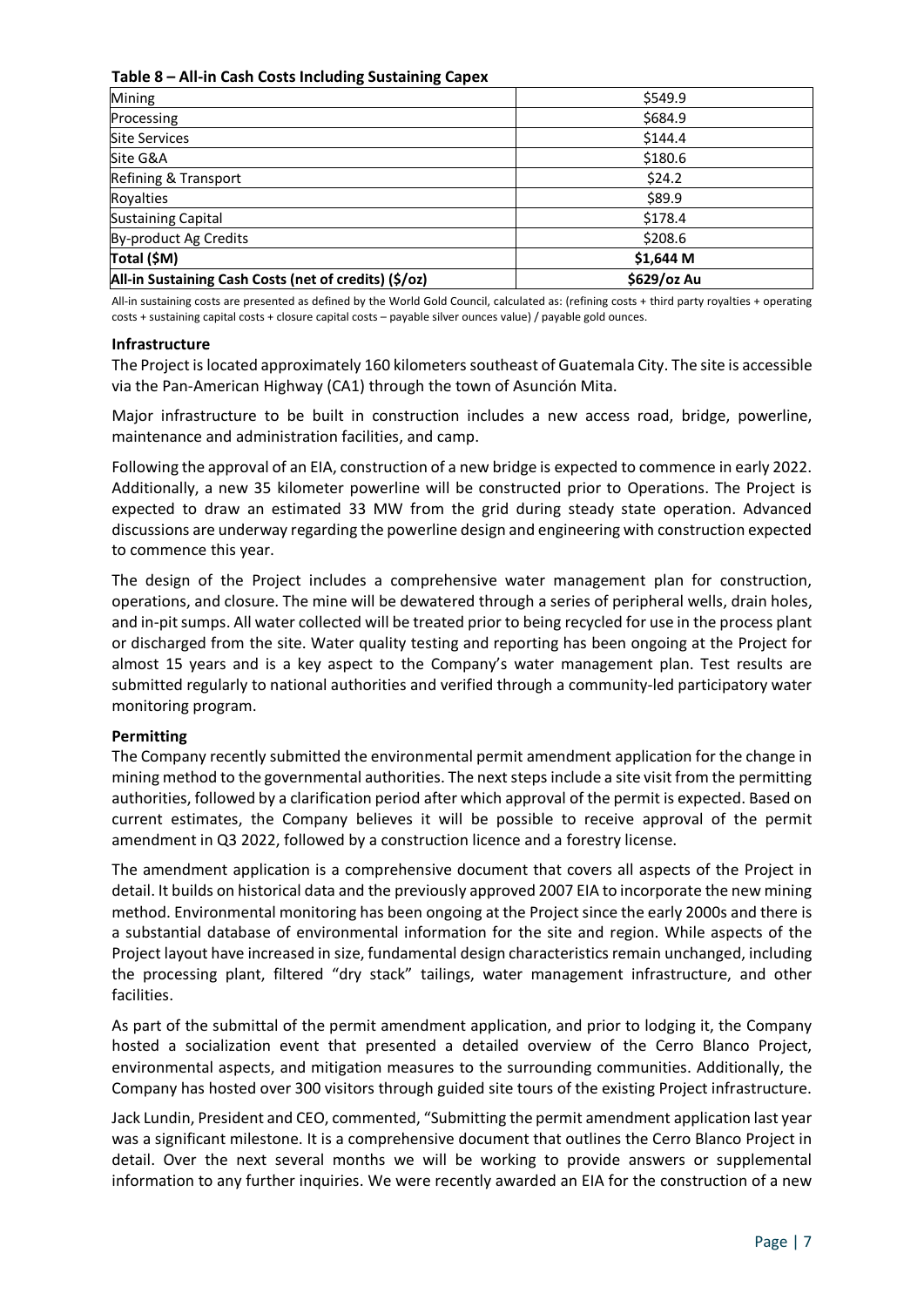bridge. Construction of this key piece of offsite infrastructure is anticipated to start in the current quarter."

# **Corporate Social Responsibility**

A priority will be to continue to train and develop skills of the local workforce as the Project advances, which is in line with the Company's philosophy of creating shared benefits.

Bluestone has initiated training programs with over 500 positions being offered to local communities. Courses range on average from 12 to 18 months in duration and will help prepare for Early Works activities which the Company will be looking to initiate late in 2022. Additional programs will kick off in the first quarter of 2022 with a focus on carpentry, mechanics, technicians, and welding.

In addition to job skills training, the Company has initiated an Adult Education Program with the national government and local educational institutions. The program is aimed at enhancing the social and economic conditions of the communities within the Project area of influence, to improve eligibility for future employment and/or entrepreneurship.

Supplier development programs are underway with the goal of providing the necessary tools for local businesses to become suppliers to the mine. This includes training, technical assistance, and capacity building to support a larger scale operation.

# **Benefits to Guatemala**

The development of the Project is expected to provide substantial economic benefits to Guatemala, both locally and at a national level. Cerro Blanco will be one of the largest foreign direct investments in the county since the Covid-19 pandemic (the "**Pandemic**") and will be a meaningful contributor to gross domestic product. Some of the direct benefits are listed below:

- It is estimated that during production the mine will contribute about \$160 million annually and approximately \$1.8 billion over the LOM to the Guatemalan economy through direct employee wages, consumables, taxes, and royalties.
- In taxes and royalties alone, the Project is anticipated to generate payments to the Government of approximately \$300 million over the LOM.
- During construction, direct employment including employees of the Company and contractors is estimated to peak at approximately 1,100 persons.
- During operations, direct employment including employees of the Company and contractors is estimated to range between 400 and 500 persons. The Project will generate an additional several thousand indirect jobs to support the mine operations.
- It is expected that the Project will improve local and regional infrastructure through the development of a new access road and bridge.
- In addition to the continuation of existing community investment programs and small business development, economic diversification activities to attract and grow other industries near the Project will be advanced in parallel.

### **Next Steps**

The Company intends to continue with an ambitious work plan to advance Cerro Blanco to production, key activities in 2022 include:

- Commencing detailed engineering and design activities.
- Initiating construction of the bridge and powerline.
- Further advancement of project readiness and training initiatives in preparation of Early Works.
- Advancement of project financing activities.
- Receipt of the Project permit amendment.

The next phase for the Cerro Blanco Project is Detailed Engineering and an Early Works program. The Early Works program will prepare key infrastructure and facilities to support the commencement of the Project development phase which is set for early 2023. The technical team will focus on advancing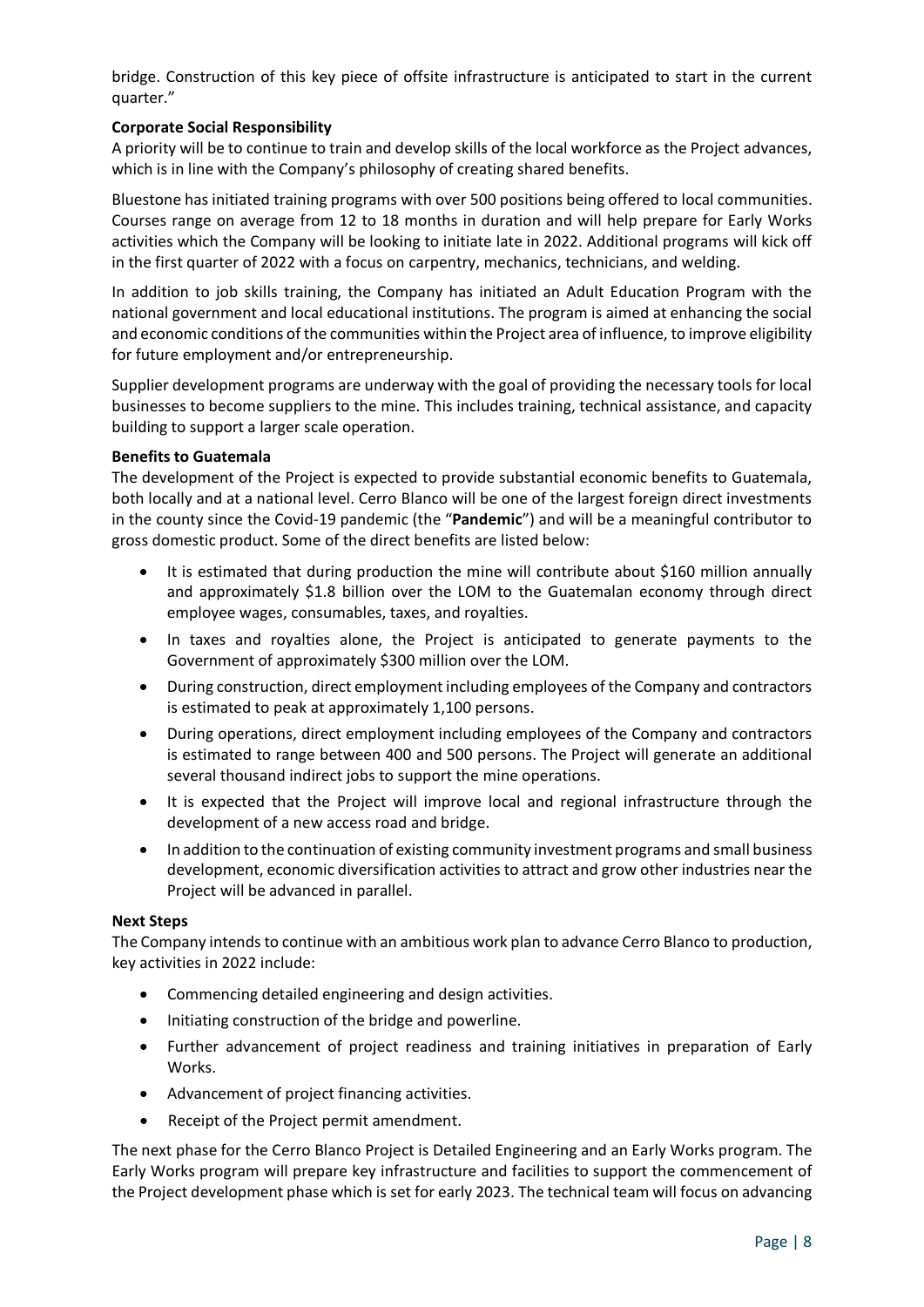engineering in order to prepare procurement and other activities to support an efficient project startup and mitigate risks of increasing lead times and variable international logistics. Early Works are planned to start in the fourth quarter of 2022.

# **Comparison to the February 2021 Preliminary Economic Assessment ("PEA")**

The February 2021 PEA presented a scenario when the decision was made to pivot to an open pit development option. The FS outlines many aspects of the Project in more detail that was developed through further engineering, design and test work.

Key differences and approximate impact between the PEA and Feasibility Study are listed below:

- A mine plan optimization process increased mining rates from 18.0 Mtpa to 21.0 Mtpa. The optimization exercise was designed to maximize the NPV of the Project while minimizing plant throughput.
- The updated mine plan increased total recoverable ounces by ~200,000 ounces. Approximately 100,000 ounces are attributable to the increase in Measured and Indicated ("**M&I**") mineral resources from the updated resource and infill drill program in 2021 and the 100,000 ounces are a result of the increase in recoveries supported by additional metallurgical testing.
- The mine plan optimization process was effective in decreasing the process plant throughput from 5.0 Mtpa to 4.0 Mtpa for a cost savings of approximately \$20M.
- Further geochemical testwork incorporated into the hydrology model better defined water treatment requirements and costs which resulted in an increase in water treatment costs of \$13M.
- The decision to add a camp, kitchen, and larger maintenance facility were included that added \$20M in capital costs.
- Inflationary pressures led to increases in steel and consumable pricing which are reflected in the updated capital costs. In addition, due to current short-term supply and shipping constraints related to the Pandemic, freight costs increased by \$13M during the capital period.
- Savings of \$16M were realized in construction indirects through revised expat loadings and contingency with additional engineering and detail.
- Increase in owners cost due to a longer ramp up period (5 months), revised headcount and camp costs which resulted in a \$15M increase.

|                                            | <b>PEA</b>       | <b>Feasibility Study</b> |
|--------------------------------------------|------------------|--------------------------|
| Gold price (base case)                     | $$1,550$ /oz     | $$1,600/$ oz             |
| Silver price (base case)                   | \$20.00/oz       | \$20.00/oz               |
| Exchange rate (Quetzal to US Dollar)       | 7.5:1            | 7.69:1                   |
| Exchange rate (CAD to US Dollar)           | 0.78:1           | 0.76:1                   |
| Peak annual gold production                | 334,000 ounces   | 347,000 ounces           |
| Average annual gold production (years 1-4) | 277,000 ounces   | 297,000 ounces           |
| Average annual gold production (LOM)       | 231,000 ounces   | 197,000 ounces           |
| Total gold production (LOM)                | 2,449,000 ounces | 2,645,000 ounces         |
| Strip Ratio (w:o)                          | 2.36:1           | 2.70:1                   |
| Average gold head grade                    | 1.60 g/t         | $1.64$ g/t               |
| Average silver head grade                  | 7.27 $g/t$       | $7.27$ g/t               |
| Average gold recovery                      | 91.0%            | 93.0%                    |
| Average silver recovery                    | 85.0%            | 84.3%                    |
| Nominal Plant Throughput                   | 5.0 Mtpa         | 4.0 Mtpa                 |
| Mine life                                  | 11 years         | 13.7 years               |

# **Table 9 - Comparison of 2021 PEA and 2022 Feasibility Study**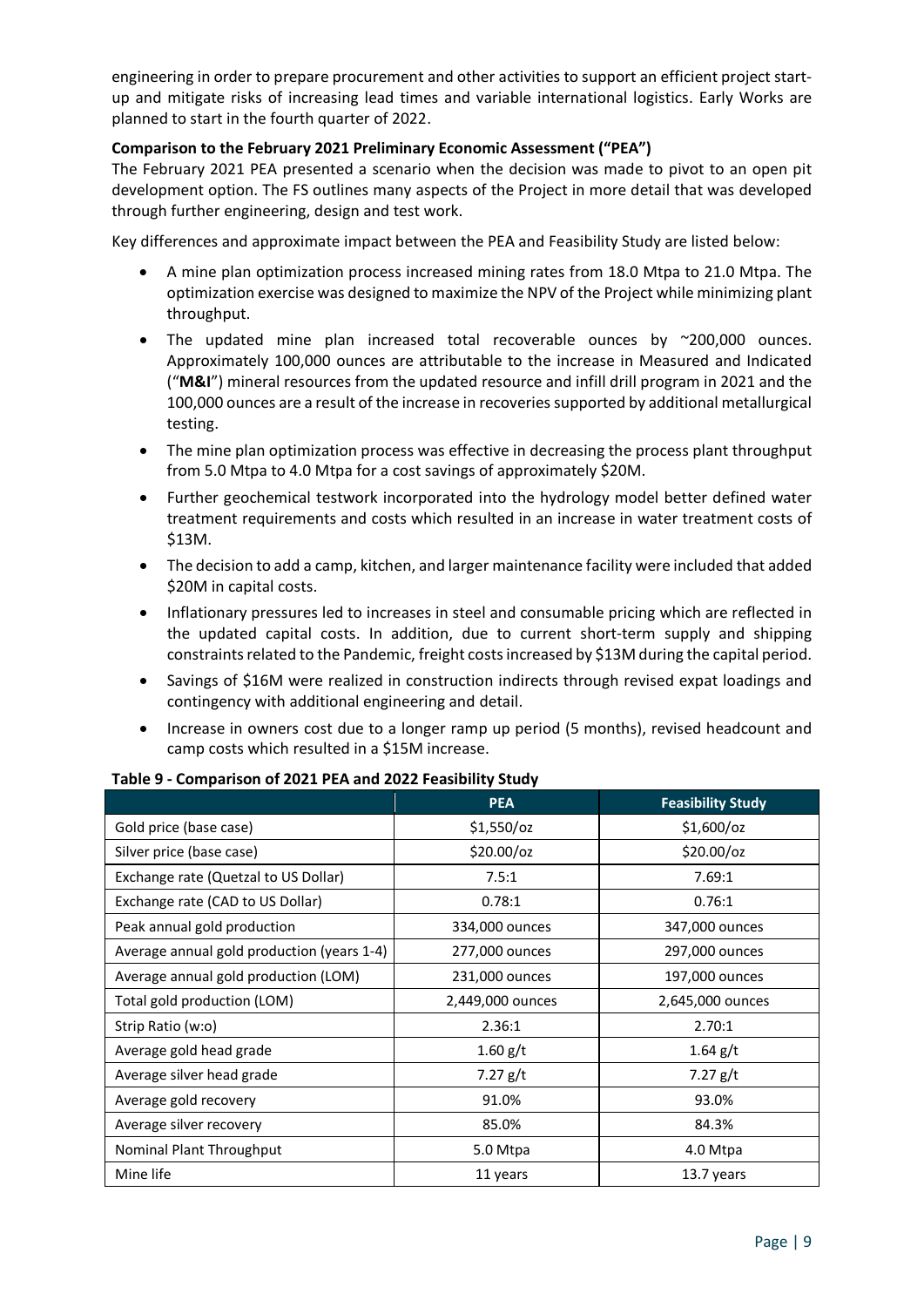|                                                       | <b>PEA</b>                                                                                                                               | <b>Feasibility Study</b>                                                                                                                      |  |
|-------------------------------------------------------|------------------------------------------------------------------------------------------------------------------------------------------|-----------------------------------------------------------------------------------------------------------------------------------------------|--|
| Operating costs                                       | Mining $-$ \$2.95/tonne mined<br>Processing - \$13.30/tonne milled<br>Site Services - \$3.98/tonne milled<br>$G&A - $2.28$ /tonne milled | Mining $-$ \$2.53/tonne mined<br>Processing $-$ \$12.97/tonne milled<br>Site Services $-$ \$4.17/tonne milled*<br>$G&A - $3.42$ /tonne milled |  |
| Total operating costs                                 | \$28.78/tonne milled                                                                                                                     | \$29.55/tonne milled                                                                                                                          |  |
| Cash costs (LOM net credits)                          | \$570/oz Au                                                                                                                              | \$560/oz Au                                                                                                                                   |  |
| All-in Sustaining Cash Costs (LOM<br>net<br>credits)* | \$642/oz Au                                                                                                                              | \$629/oz Au                                                                                                                                   |  |
| Initial capital (including contingency)               | \$548 M                                                                                                                                  | \$572 M                                                                                                                                       |  |
| Sustaining capital, including closure costs           | \$173 M                                                                                                                                  | \$178 M                                                                                                                                       |  |
| Average annual after-tax free cash flow               | \$272 M per year (years 1-4)                                                                                                             | \$308 M per year (years 1-4)                                                                                                                  |  |
| Total production after-tax free cash flow             | \$2.0 B                                                                                                                                  | \$2.3 B                                                                                                                                       |  |
| $NPV_{5\%}$ (pre-tax)                                 | $$1,115$ M                                                                                                                               | \$1,265 M                                                                                                                                     |  |
| IRR (pre-tax)                                         | 35%                                                                                                                                      | 37%                                                                                                                                           |  |
| NPV <sub>5%</sub> (after-tax)                         | \$907 M (base case)                                                                                                                      | \$1,047 M (base case), \$964 M<br>$(51,550/cz$ gold)                                                                                          |  |
| IRR (after-tax)                                       | 28.5% (base case)                                                                                                                        | 30.2% (base case), 28.6%<br>$(51,550/cz$ gold)                                                                                                |  |

\* Includes rehandling costs associated with the dry stack tailings facility. For the Feasibility Study these costs were captured in mining.

# **Technical Information**

The Technical Report summarizing the results of the Feasibility Study is being prepared in accordance with NI 43-101 and will be filed under the Company's profile on SEDAR within 45 days of this press release. The Qualified Persons have reviewed and verified that the scientific and technical information in respect to the Feasibility Study in this press release is accurate and approve the written disclosure of such information.

The Qualified Persons who will prepare the Technical Report are:

| <b>Qualified Person</b> | Company                 | <b>QP Responsibility</b>                                                 |
|-------------------------|-------------------------|--------------------------------------------------------------------------|
| Mathieu Gignac, P. Eng. | G Mining Services Inc.  | Project Management, Permitting/Social,<br>CAPEX, OPEX, Economic Analysis |
| Mathieu Gignac, P. Eng. | G Mining Services Inc.  | Mining Methods and LOM Plan                                              |
| Carl Burkhalter, P.E    | <b>NewFields</b>        | <b>Tailings Management</b>                                               |
| Neil Lincoln, P. Eng.   | G Mining Services Inc.  | Metallurgy, Recovery Methods                                             |
| Joël Lacelle, P. Eng.   | G Mining Services Inc.  | Infrastructure                                                           |
| Garth Kirkham, P.Geo.   | Kirkham Geosystems Ltd. | Geology, Mineral Resource Estimate                                       |

Other than as set forth above, all scientific and technical information contained in this press release has been reviewed, verified, and approved by David Cass, P.Geo., the Company's Vice President Exploration, a Qualified Person under NI 43-101.

# **Bluestone will be hosting a webinar on Thursday February 24, 2022 at 9:00 am PST.**

Conference call and webcast registration details:

Register now [HERE](https://6ix.com/event/cerro-blanco-pathway-to-production/) or<https://6ix.com/event/cerro-blanco-pathway-to-production/>

# Dial in Details:

Dial-in Number: +1 (312) 248-9348 Dial-in ID: 116713 Dial-in Passcode: 2283

# **About Bluestone Resources**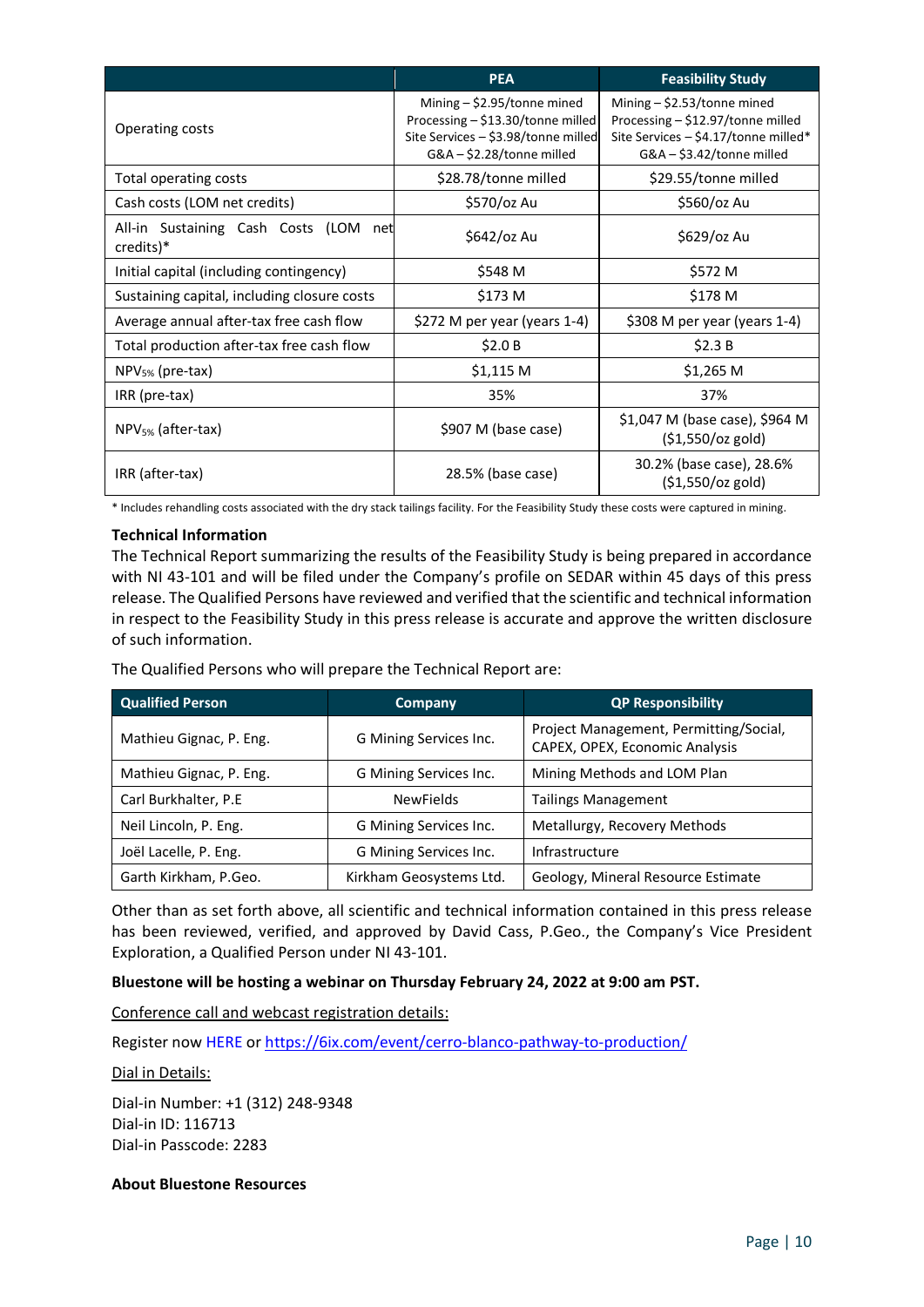Bluestone Resources is a Canadian-based precious metals exploration and development company focused on opportunities in Guatemala. The Company's flagship asset is the Cerro Blanco Gold Project, a near surface mine development project located in Southern Guatemala in the department of Jutiapa. The Company released the results of a Feasibility Study for the Project, outlining an asset capable of producing over 300 koz/yr at head grades of +2.0 g/t gold. The Project will produce 2.6 million ounces of gold over the life of mine at an all-in sustaining cost of \$629/oz (as defined per World Gold Council guidelines, less corporate general and administration costs) over an initial 14-year mine life. The Company trades under the symbol "BSR" on the TSX Venture Exchange and "BBSRF" on the OTCQB.

### **On Behalf of Bluestone Resources Inc.**

*"Jack Lundin"*

#### **Jack Lundin | Chief Executive Officer & Director**

#### **For further information, please contact:**

Bluestone Resources Inc. Stephen Williams | VP Corporate Development & Investor Relations Phone: +1 604-757-5559 [info@bluestoneresources.ca](mailto:info@bluestoneresources.ca) [www.bluestoneresources.ca](http://www.bluestoneresources.ca/) 

Neither the TSX Venture *Exchange nor its Regulation Services Provider (as that term is defined in the policies of the TSX Venture Exchange) accepts responsibility for the adequacy or accuracy of this release.*

#### **Forward Looking Statements**

This press release contains "forward-looking information" within the meaning of Canadian securities legislation and "forward-looking statements" within the meaning of the United States Private Securities Litigation Reform Act of 1995 (collectively, "forward-looking statements"). All statements, other than statements of historical fact, that address activities, events, or developments that Bluestone Resources Inc. ("Bluestone" or the "Company") believes, expects, or anticipates will or may occur in the future including, without limitation: the estimated value of the Cerro Blanco Project (the "Project"); the planned open pit development scenario for the Project; the estimated gold production volume per year from the Project; gold and silver price estimates used in the preliminary economic assessment ("PEA"); additional financial estimates of Project economics resulting from the PEA, including peak and average annual gold productions amounts, average all-in sustaining costs, average annual free cash flow, after-tax net present value ("NPV"), after-tax internal rate of return, initial capital requirements, life of mine gold and silver production amounts, measured and indicated resources and NPV assuming a higher gold price estimate; management's assessment of plans, projects and intentions with respect to the further development of the Project and future engineering and construction phases; the expected impact of the Project on stakeholder groups; mineral resource estimates; the reasonable prospect of eventual economic extraction demonstrated by reported mineral resources; gold and silver price estimates and a reasonable contingency factor used as the basis for mineral resource estimate cut-off grades; the potential for subsequent assessment of mining, environmental, processing, permitting, taxation, socioeconomic and other factors to affect mineral resources; the estimated tonne-per-day recovery volume of the planned open pit operation; the planned use of pit phasing, conventional open pit mining techniques and owner operated machinery; that expectation that the LOM may be extended with continued exploration; measured and indicated mill feed amounts and estimated diluted mill feed to be processed over the LOM from the pit area; planned trucking and crushing operations; anticipated crushing and waste storage locations; estimated open-pit mining dilution; estimated average production profile from mining and stockpiled ore; process plant capacity in tonnes per day of ore; planned processing rate measured in dry tonnes per year and average mill feed grade thereof; estimated diluted gold grade and head grade of mineralized material; process plant design and associated processing methods, including pre-oxidation, leach and carbon-in-pulp absorption circuit elements; expected gold and silver recovery percentages; expected configuration of filtered tailings in dry stack facilities; the Project's anticipated capital development and construction timeline; capital and operating cost estimates; the Company's estimation of VAT amounts and recoverability thereof; estimated all-in cash costs including sustaining CAPEX; advancement of project readiness and training initiatives in preparation of Early Works; planned construction of an access road, bridge and power transmission line in 2022; the Project's expected power draw during steady state operation; the planned facility construction, operations, monitoring, testing, reporting, treatment and recycling in connection with the Project's water management plan; the anticipated approval of a permit amendment application in the Q3 2022; the Company's intention to hire and train local employees and the initiation of training programs; and the Project's expected economic benefits to Guatemala. These forward-looking statements reflect the current expectations or beliefs of the Company based on information currently available to Bluestone and often use words such as "expects", "plans", "anticipates", "estimates", "intends", "may", or variations thereof or the negative of any of these terms.

All forward-looking statements are made based on Bluestone's current beliefs as well as various assumptions made by Bluestone and information currently available to Bluestone. Generally, these assumptions include, among others: the presence of and continuity of metals at the Cerro Blanco Project at estimated grades; the availability of personnel, machinery, and equipment at estimated prices and within estimated delivery times; currency exchange rates; metals sales prices and exchange rates assumed; appropriate discount rates applied to the cash flows in economic analyses; tax rates and royalty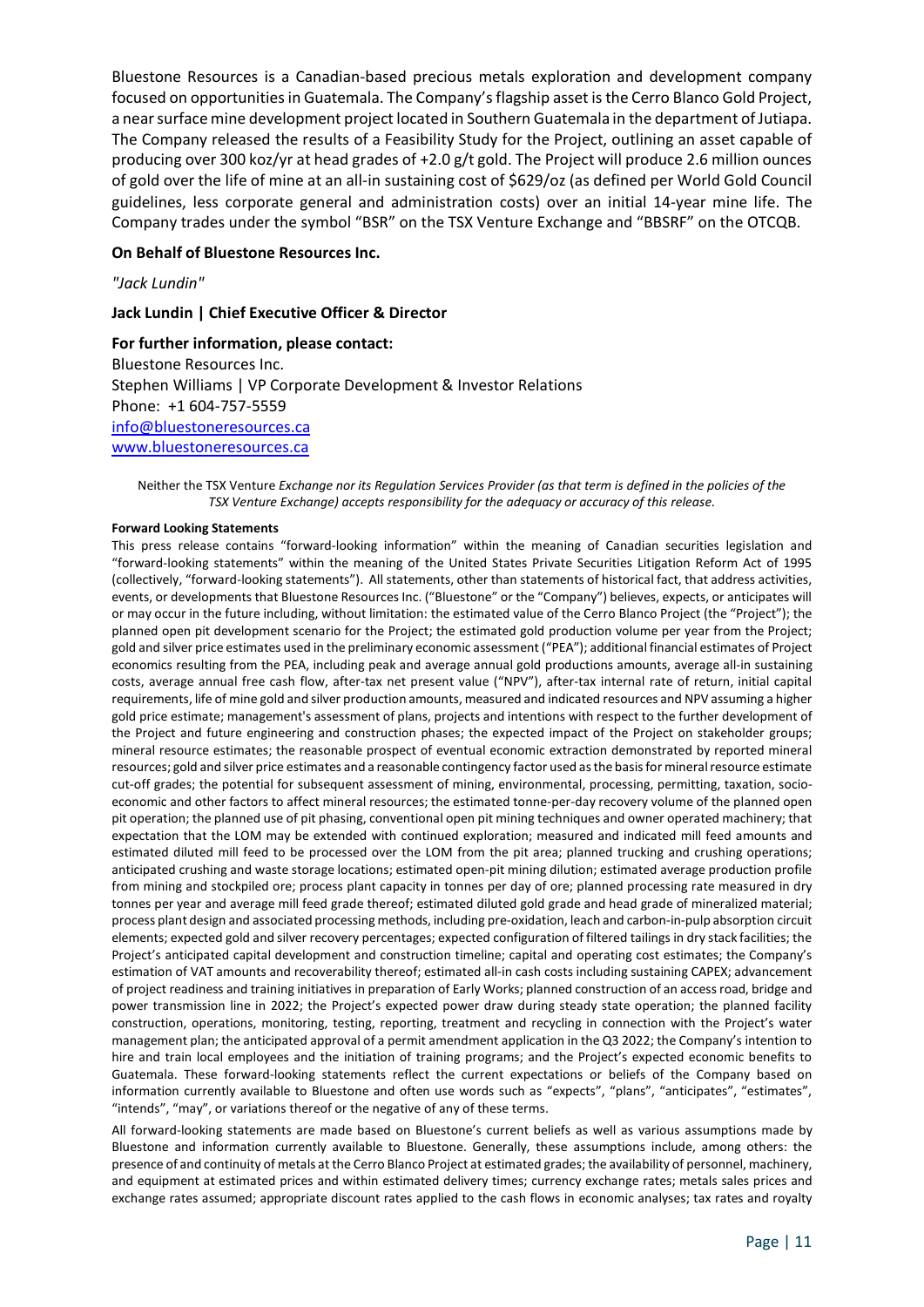rates applicable to the proposed mining operations; the availability of acceptable financing; the impact of the novel coronavirus (COVID-19); anticipated mining losses and dilution; success in realizing proposed operations; and anticipated timelines for community consultations and the impact of those consultations on the regulatory approval process.

Forward-looking statements are subject to a number of risks and uncertainties that may cause the actual results of Bluestone to differ materially from those discussed in the forward-looking statements and, even if such actual results are realized or substantially realized, there can be no assurance that they will have the expected consequences to, or effects on, Bluestone. Factors that could cause actual results or events to differ materially from current expectations include, among other things: potential changes to the mining method and the current development strategy; risks and uncertainties related to expected production rates; timing and amount of production and total costs of production; risks and uncertainties related to the ability to obtain, amend, or maintain necessary licenses, permits, or surface rights; risks associated with technical difficulties in connection with mining development activities; risks and uncertainties related to the accuracy of mineral resource estimates and estimates of future production, future cash flow, total costs of production, and diminishing quantities or grades of mineral resources; changes in Project parameters as plans continue to be refined; title matters; risks associated with geopolitical uncertainty and political and economic instability in Guatemala; risks related to global epidemics or pandemics and other health crises, including the impact of the novel coronavirus (COVID-19); risks and uncertainties related to interruptions in production; risks related to Project working conditions, accidents or labour disputes; the possibility that future exploration, development, or mining results will not be consistent with Bluestone's expectations; uncertain political and economic environments and relationships with local communities and governmental authorities; risks relating to variations in the mineral content and grade within the mineral identified as mineral resources from that predicted; variations in rates of recovery and extraction; developments in world metals markets; and risks related to fluctuations in commodity prices and currency exchange rates. For a further discussion of risks relevant to Bluestone, see "Risk Factors" in the Company's annual information form for the year ended December 31, 2020, available on the Company's SEDAR profile at www.sedar.com.

Any forward-looking statement speaks only as of the date on which it was made, and except as may be required by applicable securities laws, Bluestone disclaims any intent or obligation to update any forward-looking statement, whether as a result of new information, future events or results, or otherwise. Although Bluestone believes that the assumptions inherent in the forward-looking statements are reasonable, forward-looking statements are not guarantees of future performance, and accordingly, undue reliance should not be put on such statements due to their inherent uncertainty. There can be no assurance that forward-looking statements will prove to be accurate, and actual results and future events could differ materially from those anticipated in such statements.

#### Non-GAAP Financial Performance Measures

The Company has included certain non-Generally Accepted Accounting Principles ("GAAP") measures in this news release that are not defined under International Financial Reporting Standards ("IFRS"), including cash costs and AISC per payable ounce of gold sold and per tonne processed. Non-GAAP measures do not have any standardized meaning prescribed under IFRS and, therefore, they may not be comparable to similar measures employed by other companies. The Company believes that these measures, in addition to measures prepared in accordance with GAAP, provide investors an improved ability to evaluate the underlying performance of the Company and to compare it to information reported by other companies. The non- GAAP measures are intended to provide additional information and should not be considered in isolation or as a substitute for measures of performance prepared in accordance with GAAP. These measures do not have any standardized meaning prescribed under GAAP, and therefore may not be comparable to similar measures presented by other issuers.

#### Cash costs

Cash operating costs and cash operating costs per ounce sold are non-IFRS financial measures and ratios. In the gold mining industry, these metrics are common performance measures but do not have any standardized meaning under IFRS. The Company follows the recommendations of the Gold Institute Production Cost Standard. The Gold Institute, which ceased operations in 2002, was a non-regulatory body and represented a global group of producers of gold and gold products. The production cost standard developed by the Gold Institute remains the generally accepted standard of reporting cash operating costs of production by gold mining companies. Cash operating costs include mine site operating costs such as mining, processing and administration, but exclude royalty expenses, depreciation and depletion, share based payment expenses and reclamation costs. Revenue from sales of by-products including silver, lead and zinc reduce cash operating costs. Cash operating costs per ounce sold is based on ounces sold and is calculated by dividing cash operating costs by volume of gold ounces sold. The most directly comparable measure prepared in accordance with IFRS is production costs. Cash operating costs and cash operating costs per ounce of gold sold should not be considered in isolation or as a substitute for measures prepared in accordance with IFRS.

#### Net free cash flow

The Company calculates net free cash flow by deducting cash capital spending from net cash provided by operating activities. The Company believes that this measure provides valuable assistance to investors and analysts in evaluating the Company's ability to generate cash flow after capital investments and build the cash resources of the Company. The most directly comparable measure prepared in accordance with IFRS is net cash provided by operating activities less net cash used in investing activities.

#### All-in sustaining costs

The Company believes that all-in sustaining costs ("AISC") more fully defines the total costs associated with producing gold. The Company calculates AISC as the sum of refining costs, third party royalties, site operating costs, sustaining capital costs, and closure capital costs all divided by the gold ounces sold to arrive at a per ounce amount. Other companies may calculate